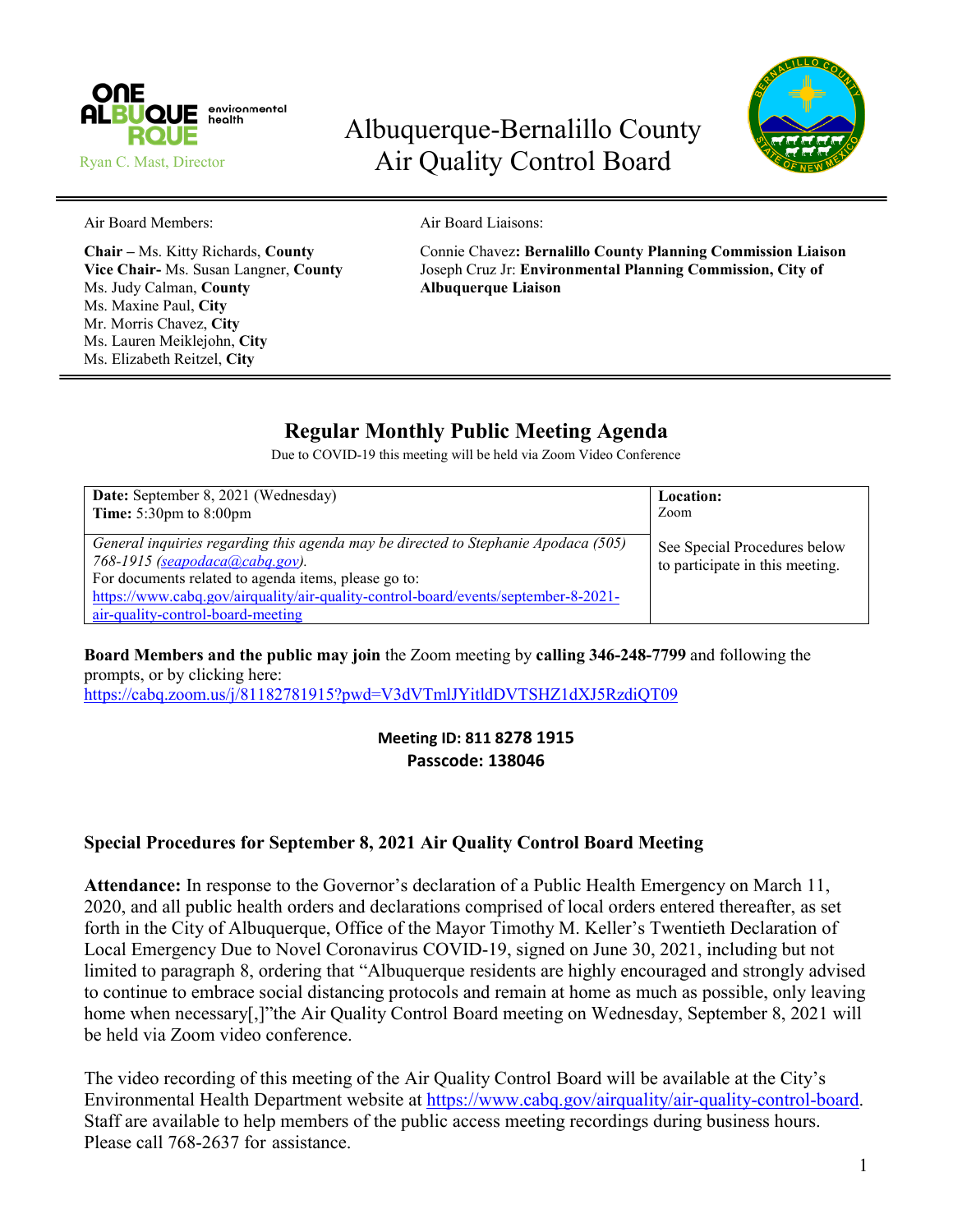**Public Comments:** The Air Quality Control Board will hear public comments during the meeting as provided in the Agenda below. When asked who would like to speak, use the chat function in Zoom to message the Air Quality Control Board Liaison, Stephanie Apodaca. If you are calling in to the meeting, verbally state your desire to speak when asked who would like to speak. You will be called in the order that you either messaged the Board Liaison or verbally indicated your desire to speak. Public comment will be limited to 5 minutes or less, depending on the number of commentors. Your time will start when you start speaking and the meeting's Chairperson will let you know when your time has concluded. Additionally, you can email comments to the Air Board about specific agenda items to [seapodaca@cabq.gov](mailto:seapodaca@cabq.gov) until 2 hours before the Air Board meeting.

Any disruptive conduct may result in removal from the Zoom meeting room.

# **CALL TO ORDER**

**Item #1** Approval of agenda (Chair)

**Item #2** Approval of corrected July 14, 2021 meeting minutes (Chair)

**Item #3** Approval of August 11, 2021 meeting minutes (Chair)

# **AIR PROGRAM REPORT**

• Update by Mara Elana Burstein, Deputy Director, City of Albuquerque, Environmental Health Dept.

# **PUBLIC COMMENT**

(Suggested five-minute time limit)

#### **REPORTS/DISCUSSION/ACTION ITEMS**

- **Item #4** Discussion and possible action to create committee to create procedure for receiving written comments for the Albuquerque Bernalillo County Air Quality Control Board. (Chair Richards to lead discussion and propose committee and members of Board for approval).
- **Item #5** Committee Reports: Public Concerns Committee, EHD Liaison Committee, Information Committee; and discussion of Member Chavez's appointment to a committee. (Board Members).
- **Item #6** Discussion of possible future agenda items. (Board).

# **PUBLIC COMMENT**

(Suggested three-minute time limit)

# **OTHER BUSINESS**

# **ADJOURNMENT**

# **NEXT SCHEDULED BOARD MEETING:** October 13, 2021